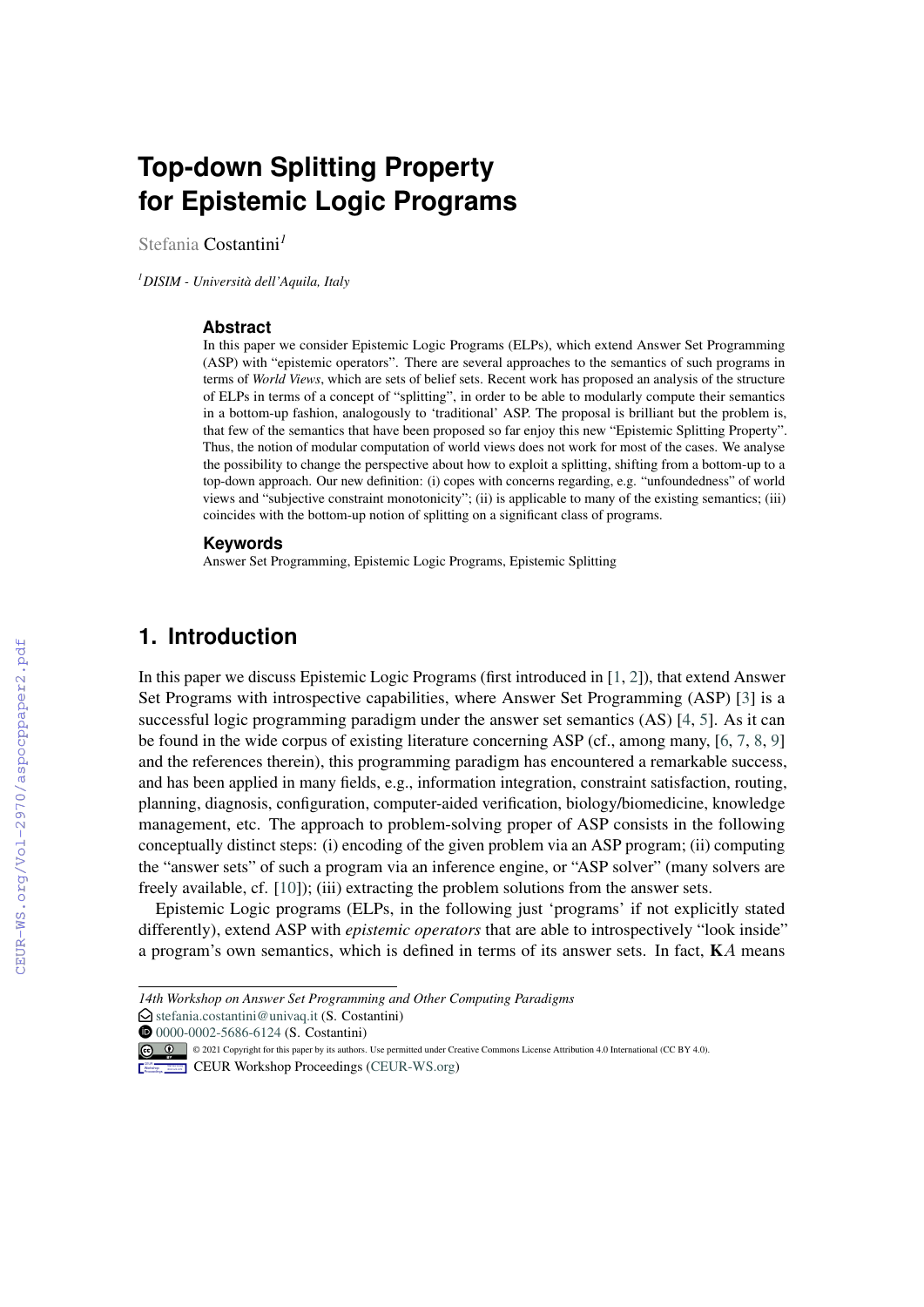that (ground) atom A is true in every answer set of the very program  $\Pi$  where KA occurs, whereas  $MA$  means that A is true in some of the answer sets of  $\Pi$ . The *epistemic negation operator* not A expresses that A is not provably true, meaning that A is false in at least one answer set of Π. Epistemic operators, that form *subjective literals*, are interchangeable, in fact  $\mathbf{K}A$  and  $\mathbf{M}A$  can be rephrased as *not* not A and not *not* A, respectively (where *not* is ASP standard 'default negation') while **not** A can be rephrased as  $not **K**A$ . Consequently, in discussing the semantics of ELPs, many approaches consider explicitly only the operator  $K$  (as it is done here), while some approaches, primarily  $[11]$ , consider explicitly only the operator not. Semantics of ELPs is provided in terms of *World Views*: instead of a unique set of answer sets like in ASP, there is now a set of such sets. Each world view consistently satisfies (according to a given semantics) the epistemic expressions that appear in a given program. Many semantic approaches/characterizations for ELPs have been introduced beyond the seminal one of [\[1,](#page-13-1) [2\]](#page-13-2), among which [\[12,](#page-13-3) [13,](#page-13-4) [14,](#page-13-5) [11,](#page-13-0) [15,](#page-13-6) [16,](#page-14-0) [17,](#page-14-1) [18,](#page-14-2) [19\]](#page-14-3). Their aim is essentially to avoid world views which are 'unintended' with respect to a given program, and to compute the world views that appear 'intuitively adequate'. Some approaches also propose extensions to the basic paradigm. ELP solving systems (for some specific semantics) have been defined and implemented [\[20,](#page-14-4) [21,](#page-14-5) [22,](#page-14-6) [23,](#page-14-7) [24\]](#page-14-8) on top of state-of-the-art ASP solvers, that are invoked (more than once) to generate and check potential world views.

Recent work presented in [\[18,](#page-14-2) [19,](#page-14-3) [25,](#page-14-9) [26,](#page-14-10) [27\]](#page-14-11) has been aimed to extend to Epistemic Logic Programming notions which have been previously defined for ASP. Primarily, they consider *splitting* (introduced for ASP by [\[28\]](#page-14-12)), which allows a program to be divided into parts in a principled way, so that the answer sets can be computed incrementally, starting from the answer sets of the bottom part, used to simplify the top part w.r.t. them, and then compute the answer sets of the simplified top part (such procedure can be iterated for as many levels as the program has been divided into, i.e., the top and the bottom could be split recursively). So, these works try first of all to extend the concept of splitting and the method of incremental calculation of the semantics (here, it is the world views that must be calculated). They thus define a notion of *Epistemic Splitting*, where top and bottom are defined w.r.t. the occurrence of subjective literals, and a corresponding property, which is respected by a semantics if it allows the world views to be computed bottom up (a precise definition is seen below). They then adapt to ELPs other properties of ASP, namely the fact that adding constraints leads to reduce the number of answer sets (*Constraint Monotonicity*, implied by the Epistemic Splitting Property), and *Foundedness*, meaning that atoms composing answer sets cannot have been derived through cyclic positive dependencies. They also define the class of *Epistemically Stratified Programs*, that admit a unique world view. The aim of this line of work is to extend to ELPs such properties because they have turned out to be convenient for ASP, where many useful results have stemmed from them. So, the authors believe that they might prove useful in ELPs as well. The problem is, virtually none of the semantics existing in the literature obeys these properties, except the original one of [\[2\]](#page-13-2), and the authors' own one, first presented in [\[25\]](#page-14-9), called FAEEL, which has however been developed with these properties in mind.

We believe that the approach of [\[18,](#page-14-2) [19,](#page-14-3) [25,](#page-14-9) [26,](#page-14-10) [27\]](#page-14-11) is the correct one to examine ELPs: rather than defining 'yet-another-semantics', they establish properties that a semantics should fulfil, and then they compare the existing semantics with respect to these properties (and the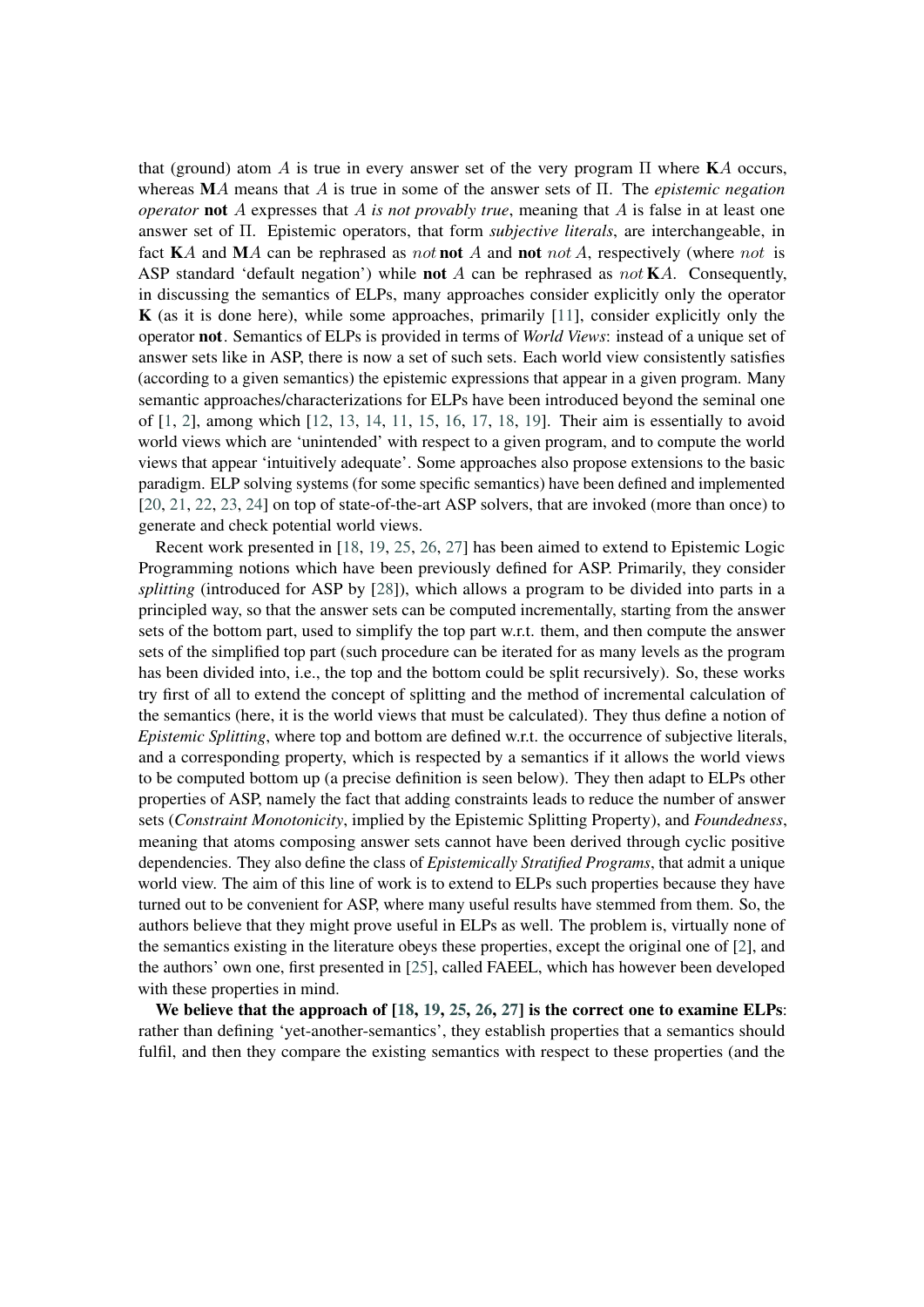same can be done for possible future new semantics). The introduction of a notion of epistemic splitting is brilliant, and highly useful. So, we have no intention whatsoever to argue against the work of Cabalar et al., which we found inspiring. Only, in our opinion it cannot be said that, apart from those in [\[2,](#page-13-2) [25\]](#page-14-9), all the other semantics presented in the literature deliver unreasonable results. Without denying the potential practical utility of the properties proposed therein, we only tried to take a different stance, on the basis of the notion of epistemic splitting.

#### Our Contributions:

- 1. We considered the original splitting property in ASP, defined by Lifschitz and Turner in [\[28\]](#page-14-12) (say, L&T splitting); it is not by its very nature an operational notion, yet it has been procedurally adopted for iterative answer sets computation (cf., e.g., [\[29,](#page-14-13) [30,](#page-15-0) [31,](#page-15-1) [32\]](#page-15-2)). We noticed that L&T splitting can be exploited to this aim both bottom-up (as commonly done) but also in a top-down way: in fact, a splitting set  $U$  for program  $\Pi$  defines a 'bottom' program, composed solely of atoms of  $U$ , and a 'top' program, where atoms from  $U$  can occur only on the body of rules. (Note that, the top part can be in turn split, over a number of layers). In a bottom-up fashion, basically, any layer can compute its answer sets given the answer sets of the lower layer(s), that allow truth values to be assigned to literals referring the that layer (literals involving "lower atoms"). In a top-down fashion, every layer could make all possible hypotheses about truth values of the set of lower atoms; it would calculate its own answer sets according to each hypothesis, and then discard answer sets deriving from those hypotheses not matching the actual answer sets of the lower layer, when they become known. This method is clearly somehow impractical, yet feasible; it is potentially useful in forms of modular programming, where a top part defining general (e.g., ontological) useful properties might be combined 'on demand' with any bottom part. It is easy to see that the bottom-up and top-down processes provide identical results.
- 2. We observed that every occurrence of a subjective literal is an act of introspection aimed to inspect, but also potentially to influence, the set of consequences which are derivable, and we considered that such influence, in order to be "global", should spread bottom-up.
- 3. We take as granted the notion of Epistemic Splitting to subdivide the program into layers, but we then define an alternative process of incremental computation of world views, which operates top-down instead of bottom-up.
- 4. Our results: we prove that the proposed method of *Top-Down Epistemic Splitting* returns the world views that are computed by some of the most significant semantics proposed in the literature, and makes the problem of unfoundedness immaterial. The method is orthogonal to bottom-up Epistemic Splitting, and provides coincident results on the class of *Epistemically Stratified Programs*.
- 5. Our conclusions: we show that not only FAEEL but also other semantics produce their results in a principled way, and obey useful properties; both methods (bottom-up and top-down) for exploiting the splitting of ELPs may have their merits, that will have to be evaluated on practical applications. Such evaluation will be the subject of future work.

The paper is organized as follows. In Sections [2](#page-3-0)[–3](#page-3-1) we recall Answer Set Programming and Epistemic Logic Programs (we assume a basic knowledge on logic programming and its declarative and procedural semantics as illustrated in standard textbooks, e.g., [\[33\]](#page-15-3)). In Section [4](#page-4-0)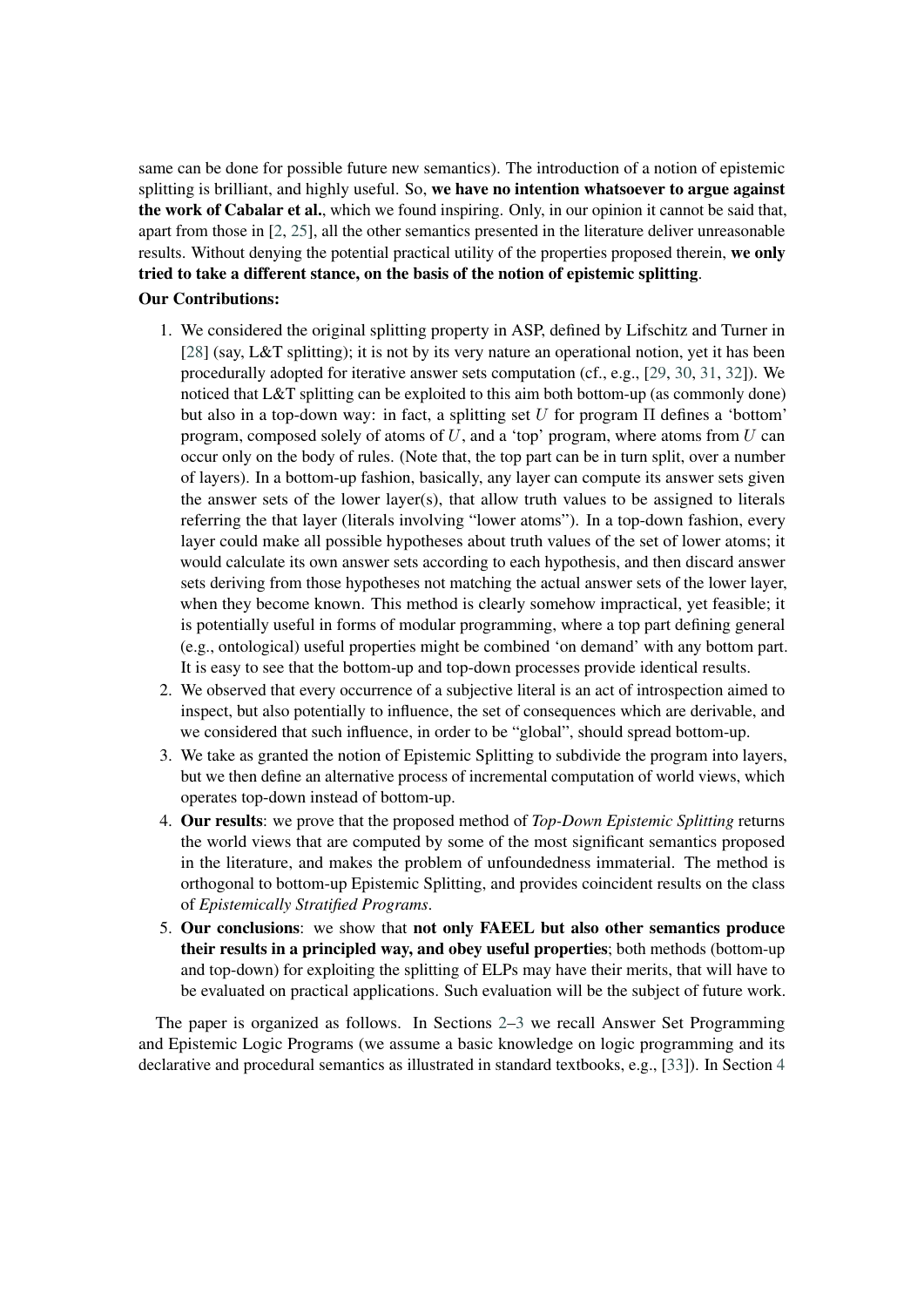we provide background on the proposal by [\[18,](#page-14-2) [19,](#page-14-3) [25,](#page-14-9) [26,](#page-14-10) [27\]](#page-14-11). In Section [5](#page-6-0) we introduce some observations on ELPs that will lead to formulate our proposal, that we discuss in Section [6.](#page-11-0) Finally, in Section [7](#page-12-0) we conclude.

# <span id="page-3-0"></span>**2. Answer Set Programming (ASP) and Answer Set semantics**

In ASP, one can see an answer set program (for short 'ASP program') as a set of statements that specify a problem, where each answer set represents a solution compatible with this specification. Whenever an ASP program has no answer sets (no solution can be found), it is said to be *inconsistent*, otherwise it is said to be *consistent*. Several well-developed freely available *answer set solvers* exist [\[6\]](#page-13-7), that compute the answer sets of a given program.

Syntactically, an ASP program Π is a collection of *rules* of the form

 $A_1 | \dots | A_g \leftarrow L_1, \dots, L_m, not A_{m+1}, \dots, not A_n.$ 

where each  $A_i$ ,  $i \leq g$ , is an atom and | indicates disjunction (that can be alternatively indicated as  $\vee$ ), and the  $L_i$ s,  $i \geq n, m, n \geq 0$ , are literals (i.e., atoms or negated atoms). The left-hand side and the right-hand side of the rule are called *head* and *body*, respectively. A rule with empty body is called a *fact*. Notation  $A \mid B$  indicates disjunction, usable only in rule heads and, so, in facts. A rule with empty head (or, equivalently, with head  $\perp$ ), of the form '←  $L_1, ..., L_n$ . or ' $\perp \leftarrow L_1, ..., L_n$ ', is a *constraint*, stating that literals  $L_1, ..., L_n$  are not allowed to be simultaneously true in any answer set; the impossibility to fulfil such requirement is one of the reasons that make a program inconsistent.

All features of ASP not explicitly mentioned above are, for the sake of simplicity, not considered in this paper. As it is customary in the ASP literature, we implicitly refer to the "ground" version of  $\Pi$ , which is obtained by replacing in all possible ways the variables occurring in  $\Pi$  with the constants occurring in Π itself, and is thus composed of ground atoms, i.e., atoms which contain no variables.

The answer set (or "stable model") semantics (AS) can be defined in several ways (see, for instance,  $[34]$  or also  $[35]$ ). However, answer sets of a program  $\Pi$ , if any exists, are the supported minimal classical models of the program interpreted as a first-order theory in the obvious way. The original definition by [\[4\]](#page-13-8), introduced for programs where rule heads were limited to be single atoms, was in terms of the 'GL-Operator' Γ. Given set of atoms I and program Π,  $\Gamma_{\Pi}(I)$  is defined as the least Herbrand model of  $\Pi^I$ , called the (Gelfond-Lifschitz) 'reduct' of  $\Pi$  w.r.t. *I*;  $\Pi^{I}$  is positive program, so, its least Herbrand model can be computed via the standard immediate consequence operator (cf. [\[33\]](#page-15-3)).  $\Pi^I$  is obtained from  $\Pi$  by: 1. removing all rules which contain a negative literal not A such that  $A \in I$ ; and 2. removing all negative literals from the remaining rules. Then, I is an answer set whenever  $\Gamma_{\Pi}(I) = I$ .

## <span id="page-3-1"></span>**3. Epistemic Logic Programs**

Epistemic Logic Programs (ELPs), introduced in [\[1\]](#page-13-1), allow one to express within ASP programs so-called *subjective literals* (in addition to *objective literals*, that are those that can occur in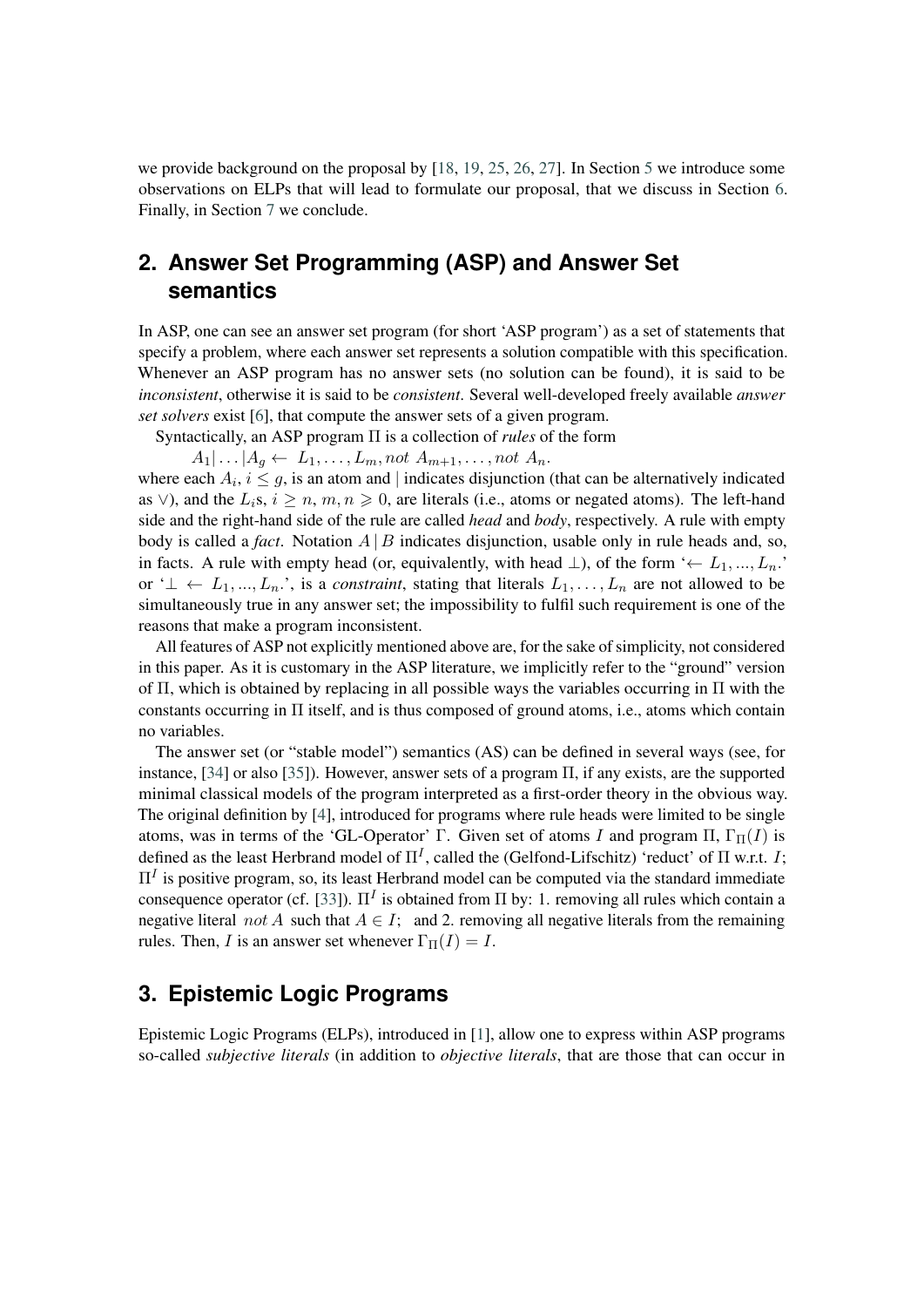'plain' ASP programs, plus the truth constants  $\top$  and  $\bot$ ). Such new literals are constructed via the *epistemic operator* K (disregarding without loss of generality the other epistemic operators): KA means that (ground) atom A is true in every answer set of given program  $\Pi$  (it is a so-called *cautious consequence* of Π). The syntax of rules is analogous to ASP, save that literals can now be either objective or subjective, where subjective literals are allowed to appear (only) in the body of rules. Nesting of subjective literals is not considered here.

An ELP program is called *objective* if no subjective literals occur therein, i.e., it is an ASP program. A constraint involving (also) subjective literals is called a *subjective constraint*, where one involving objective literals only is an *objective constraint*. Let At be the set of atoms occurring (within either objective or subjective literals) in a given program  $\Pi$ , and Atoms $(r)$  be the set of atoms occurring in rule r in Π. Let Head(r) be the head of rule r, Body\_obj(r) be the (possibly empty) set of objective literals occurring in the body of rule r, and Body\_subj(r) be the (possibly empty) set of subjective literals occurring in the body of rule . We call *subjective rules* those rules whose body is composed of subjective literals only.

The semantics of ELPs is based on the notion of *World Views*: for a given program, instead of a set of answer sets like in ASP, there is now a set of such sets. Each one, called "world view", consistently satisfies all subjective literals occurring in the program. Take for instance program  ${a \leftarrow not b, b \leftarrow not a, e \leftarrow not Kf, f \leftarrow not Ke}.$  Under every semantics, there are two world views:  $\{\{a, e\}, \{b, e\}\}\,$ , where **K** $e$  is true and **K** $f$  false, and  $\{\{a, f\}, \{b, f\}\}\,$  where **K** $f$  is true and  $\mathbf{K}e$  false. Notice that the presence of two answer sets in each world view is due to the cycle on objective atoms, whereas the presence of two world views is due instead to the cycle on subjective atoms (c.f. [\[36\]](#page-15-6) for a discussion).

## <span id="page-4-0"></span>**4. Epistemic Logic Programs: useful Properties**

As argued in [\[25\]](#page-14-9) and [\[26\]](#page-14-10), it would be useful if ELPs would enjoy ('mutatis mutandis') properties similar to those of ASP programs. So, in these works such useful properties are outlined and adapted, as we report (almost literally) below. To begin with, since several semantics for ELPs have been proposed, it is useful to abstract away from the specific semantic definition.

Definition 4.1. *[Slightly modified version of Definition 1 in [\[26\]](#page-14-10) (Abstract semantics)] An (abstract) semantics is a function mapping each program into sets of 'belief views', i.e., sets of sets of objective literals, where if*  $\Pi$  *is an objective program, then*  $S(\Pi)$  *is the set of stable models of*  $\Pi$ *. Given a program*  $\Pi$ *, each belief view in*  $\mathcal{S}(\Pi)$  *is called a*  $\mathcal{S}$ -world view *of*  $\Pi$ *.* 

Drawing inspiration from the *Splitting Theorem* introduced in [\[28\]](#page-14-12), which defines a subdivision of ASP programs into layers so as to be able compute the answer sets incrementally, an analogous properties is defined for ELPs.

<span id="page-4-1"></span>Definition 4.2. *[Reported from Definition 2 in [\[26\]](#page-14-10) (Epistemic splitting set)] A set of atoms* ⊆ *is said to be an epistemic splitting set of given program* Π *if for any rule in* Π *one of the following conditions hold:*

*(i) Atoms(r)* ⊆  $U$ ,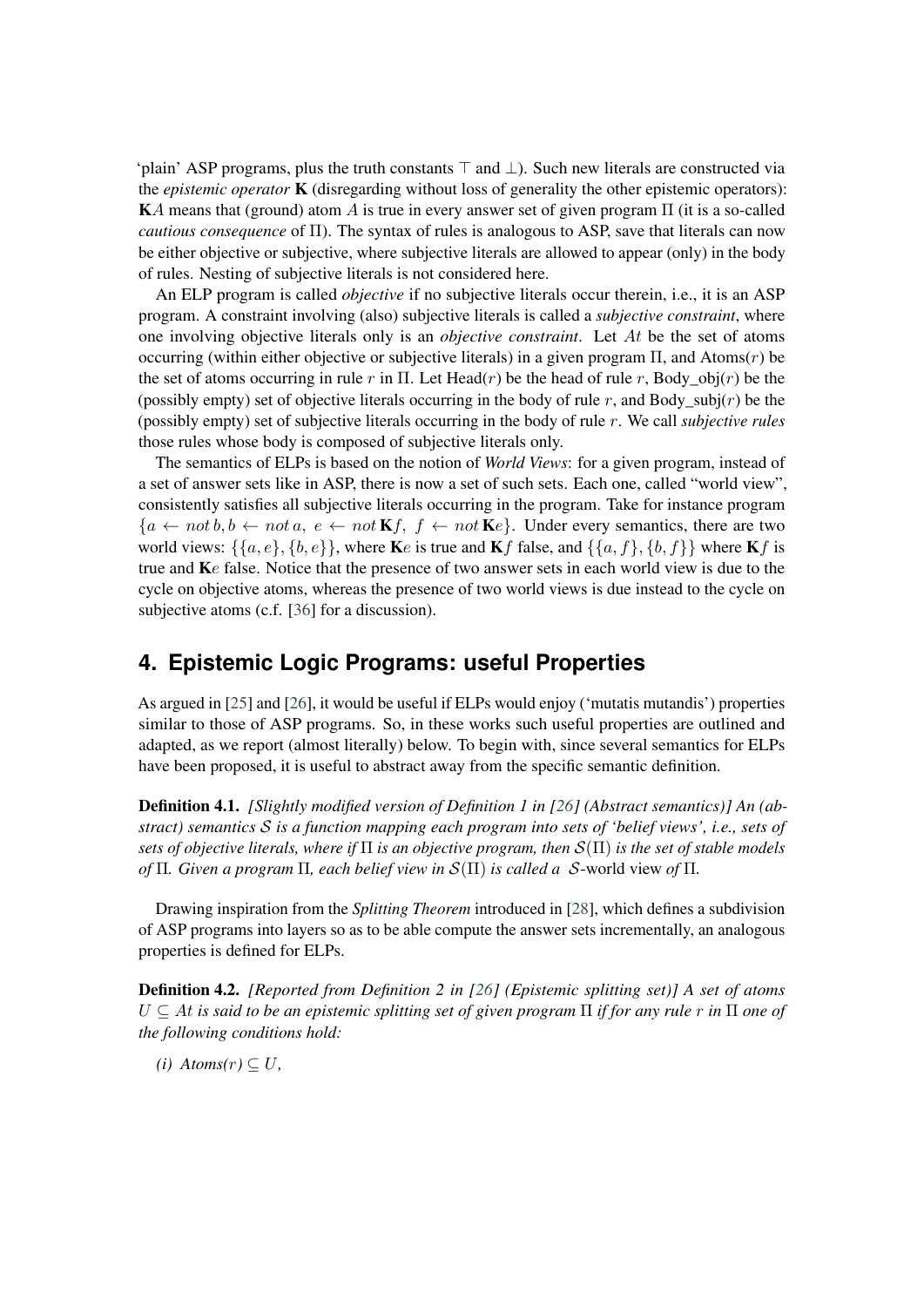*(ii)*  $(Body\ obj(r) \cup Head(r)) \cap U = ∅.$ 

*An epistemic splitting of*  $\Pi$  *is a pair*  $\langle B_U(\Pi), T_U(\Pi) \rangle$  *satisfying*  $B_U(\Pi) \cap T_U(\Pi) = \emptyset$  *(meaning*) *that they have no rules in common),*  $B_U(\Pi) \cup T_U(\Pi) = \Pi$ *, and also that all rules in*  $B_U(\Pi)$ *satisfy (i) and all rules in*  $T_U(\Pi)$  *satisfy (ii).* 

Intuitively, the second condition means that the top program may refer to atoms  $U$  which occur as heads of rules in the bottom, only through epistemic operators.

Epistemic splitting can be used, similarly to 'traditional' L&T splitting, for iterative computation of world views. In the case of ELPs, [\[25\]](#page-14-9) proposes to compute first the world views of the bottom program  $B_U(\Pi)$  and, for each one of them, simplify the corresponding subjective literals in the top part. Given an epistemic splitting set  $U$  for a program  $\Pi$  and a set of interpretations  $W$ , they define the subjective reduct of the top with respect to W and signature U, called  $E_U(\Pi, W)$ . This operator, according to [\[25\]](#page-14-9), considers all subjective literals L occurring in  $T_U(\Pi)$ , such that the atoms occurring in them belong to  $B_U(\Pi)$ . In particular, L will be substituted by  $\top$  in  $E_U(\Pi, W)$  if  $W \models L$ , and by  $\perp$  otherwise. So,  $E_U(\Pi, W)$  is a version of  $T_U(\Pi)$  where some subjective literal, namely those referring to the bottom part of the program, have been simplified as illustrated.

**Definition 4.3 (Reported from Definition 3 in [\[26\]](#page-14-10)).** *Given a semantics S, a pair*  $\langle W_b, W_t \rangle$  *is said to be an S*-solution of  $\Pi$  with respect to an epistemic splitting set U if  $W_b$  is a S-world view *of*  $B_U(\Pi)$  and  $W_t$  is a S-world view of  $E_U(\Pi, W_b)$ .

The definition is parametric w.r.t.  $S$ , as each different semantics  $S$  will define in its own way the S-solutions for a given U and  $\Pi$ ,.

So, world views of the entire program will be obtainable by suitably combining some world view of the bottom with some world view of the top, i.e., the world views of the entire program should be obtained as (where  $I_b$  and  $I_t$  are answer sets occurring respectively in  $W_b$  and  $W_t$ ):

$$
W_b \sqcup W_t = \{I_b \cup I_t | I_b \in W_b \land I_t \in W_t\}
$$

Therefore,

Property 4.1. *[Property 1 in [\[26\]](#page-14-10) (Epistemic Splitting Property)] A semantics satisfies epistemic splitting if, for any epistemic splitting set of any given program* Π*: is an -world view of*  $\Pi$  *iff there is an S-solution*  $\langle W_b,W_t\rangle$  *of*  $\Pi$  *with respect to*  $U$  *such that*  $W=W_b\sqcup W_t.$ 

As discussed at length in [\[25\]](#page-14-9), some semantics satisfy epistemic splitting, and some others do not. Actually, most semantics do not satisfy this property, which is satisfied only in: the very first semantics of ELPs, proposed in [\[1\]](#page-13-1) (and in some of its generalizations), and in Founded Autoepistemic Equilibrium Logic (FAEEL), introduced in [\[18\]](#page-14-2).

The property of epistemic splitting implies *subjective constraint monotonicity* [\[19,](#page-14-3) [26\]](#page-14-10). I.e., if a semantics  $\mathcal S$  satisfies epistemic splitting then for any epistemic program  $\Pi$  and any subjective constraint r, W is a world view of  $\Pi \cup \{r\}$  iff both W is a world view of  $\Pi$  and W satisfies r.

Another property considered in [\[27\]](#page-14-11) is *foundedness*, again extended from objective programs. A set X of atoms is *unfounded* w.r.t. program  $\Pi$  and interpretation I, if for every  $A \in X$  there is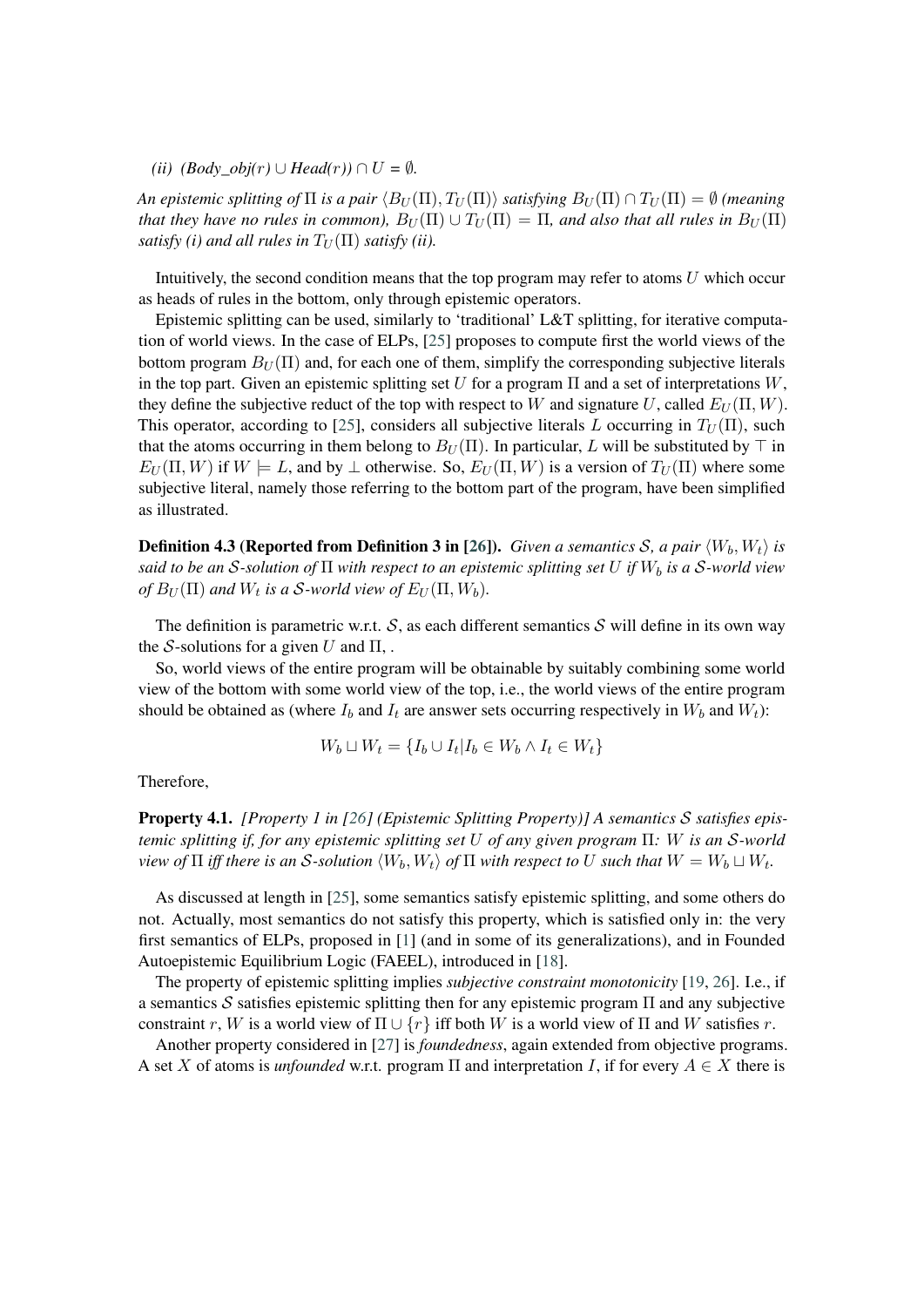no rule of  $r$  by which  $\tilde{A}$  might be derived, without incurring in positive circularities and without forcing the derivation of more than one atom from the head of a disjunctive rule. For ELPs, [\[27\]](#page-14-11) adds the condition that positive dependencies are also those on positive subjective literals, like, e.g., in program  $A \leftarrow \mathbf{K}A$ . Then, a world view for ELP  $\Pi$  will be *founded* if there is no composing interpretations  $\hat{I}$  which contains an unfounded set w.r.t.  $\Pi$  and  $\hat{I}$ . It turns out that, among existing semantics, only FAEEL satisfy foundedness.

## <span id="page-6-0"></span>**5. Our Observations and Proposal**

The subdivision of an ELP into layers as defined in [\[25,](#page-14-9) [26,](#page-14-10) [27\]](#page-14-11) suggests that, in the upper layer, epistemic literals referring to the lower layer may be aimed to perform some kind of meta-reasoning about that layer. In the aforementioned approach however, meta-level reasoning is in practice prevented, as it is the lower layer that decides the truth value of the subjective literals that connect the two layers. In fact, according to the epistemic splitting property as defined in [\[26\]](#page-14-10), through the simplification w.r.t. the answer sets of the lower layer, the upper layer is strongly (maybe sometimes too strongly) constrained. We can see that for instance, for program  $\Pi_0$ 

 $a \vee b, c \leftarrow \mathbf{K}a, \leftarrow not \, c,$ 

that once one has computed the unique world view of the lower level  $a \vee b$  considered as a program 'per se', i.e.,  $\{\{a\}, \{b\}\}\$ , then the overall program has no world views: in fact, under this world view Ka does not hold and so c is false, violating the constraint. The world view  $\{\{a, c\}\}\,$ , returned instead by semantics such as [\[12,](#page-13-3) [11\]](#page-13-0), does not fulfil the epistemic splitting property. This world view may however be seen as corresponding to an approach where the upper layer, in order to retain consistency, 'requires' the lower layer to entail  $a$ , which is absolutely feasible by choosing  $\alpha$  over  $\beta$  in the disjunction.

We follow (since a long time) the line, amply represented in the literature, in which metareasoning is aimed in general not only at 'observing' the lower layers, but also at trying to influence them (cf., e.g., [\[37\]](#page-15-7) for a survey on the subject). So, we tried to look at the matter from another point of view, to understand whether the concept of splitting might be applied top-down, and how the existing semantics would behave in the new perspective. In our approach, the notion of splitting set remains the same, save for one detail. As noticed in [\[25\]](#page-14-9), subjective constraints, and rules without objective literals in their body, according to the definition might be placed at either level. For convenience concerning definitions that will be introduced later, we impose the additional condition:

Definition 5.1 (Subjective rules and Constraints in Epistemic Splitting). *Given an epistemic*  $splitting \langle B_{II}(\Pi), T_{II}(\Pi) \rangle$  *of a given program*  $\Pi$ , *subjective rules satisfying condition (ii) of the definition above, and subjective constraints, are put in*  $T_U(\Pi)$ *.* 

Let us proceed step by step to the new definition of *Top-down Epistemic Splitting Property* (TDESP for short). As in the aforementioned previous work, we consider only the epistemic operator K.

Let us consider an epistemic splitting of given program  $\Pi$  as a pair  $\langle B_U(\Pi), T_U(\Pi) \rangle$  according to Definition [4.2.](#page-4-1) Let us, also, consider a semantics  $S$  as given.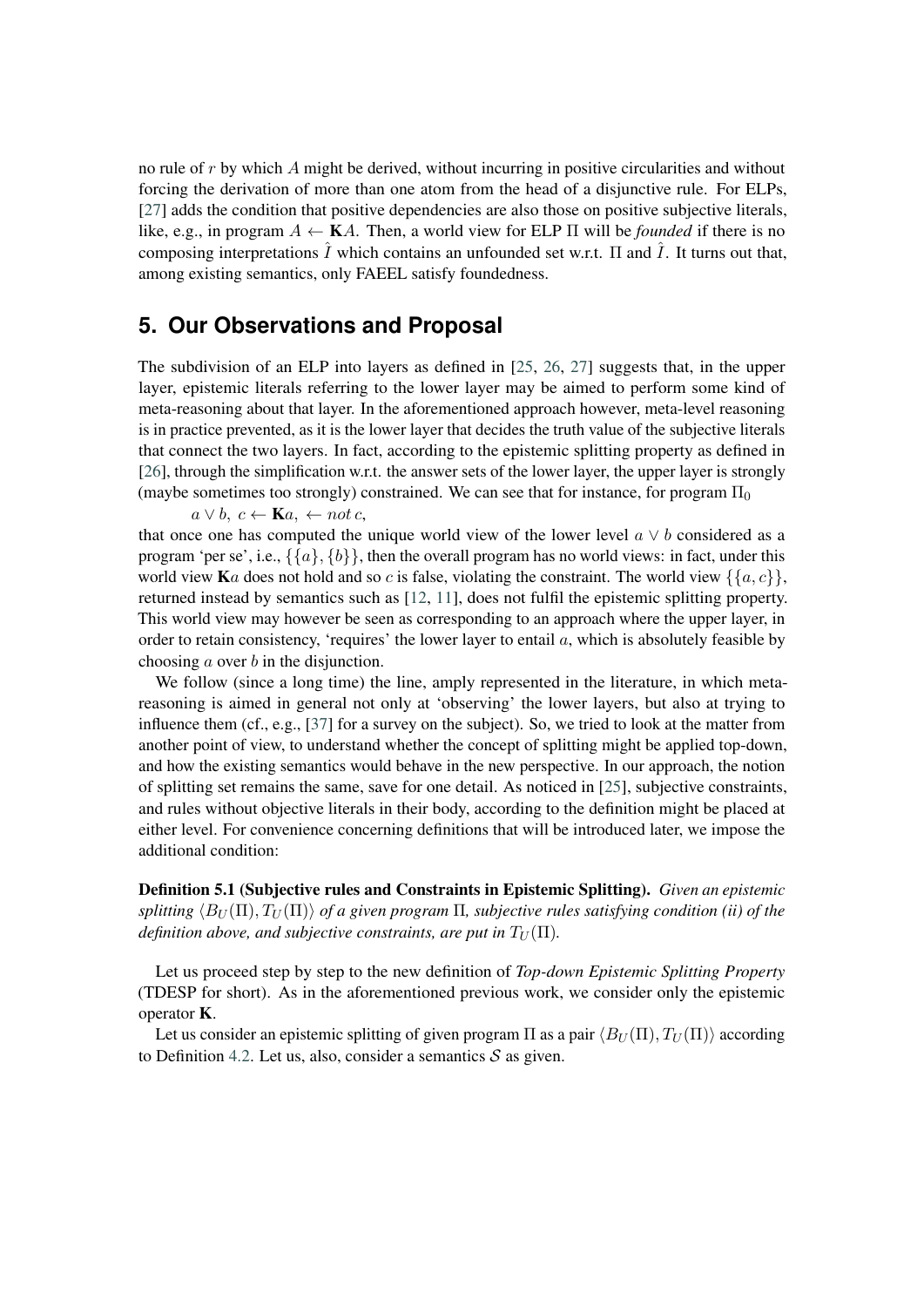Definition 5.2 (Epistemic top-down Constraint set and Requirement set). *The* Epistemic topdown subjective constraint set *and the* Requirement set *concerning the world views of*  $T_U(\Pi)$ *(obtained according to S) are obtained as follows.* 

- Build from  $T_U(\Pi)$  the new program  $T'_U(\Pi)$  in the following way:
	- $-$  *take the subjective literals*  $KL_1, \ldots, KL_z$  *occurring in*  $T_U(\Pi)$  *but referring to*  $B_U(\Pi)$ *, in the sense that atoms involved therein occur in*  $B_U(\Pi)$  *but not in*  $T_U(\Pi)$ *;*
	- $-$  *transform such literals into fresh atoms, kl*<sub>1</sub>, ..., *kl<sub>2</sub>* (*keeping track of the correspondence);*
	- for each of the kl<sub>i</sub>s, add new fact  $kl_i \mid not\ kl_i$  to  $T_U(\Pi).$
- Given the world views  $W'_1,\ldots,W'_k$  of  $T'_U(\Pi)$ , for each such world view  $W'$ , identify the *sets*

 $S_1 = \{kl_1, \ldots, kl_r\}, \quad S_2 = \{kl_{r+1}, \ldots, kl_s\}$ 

*where: all elements of both*  $S_1$  *and*  $S_2$  *are true in all sets composing the world view (i.e., they are cautious consequences), and all elements of*  $S<sub>1</sub>$  *are also directly or indirectly*  $i$ nvolved in a constraint in  $T_U'(\Pi)$  (cf. [\[38\]](#page-15-8) for a formal definition of direct and indirect *dependencies).*

- Given the world views  $W'_1, \ldots, W'_k$  of  $T'_U(\Pi)$ , cancel the kl<sub>i</sub>'s and not kl<sub>j</sub>'s from their *composing sets, thus obtaining world views*  $W_1, \ldots, W_k$  for  $T_U(\Pi)$  (after removing any *empty set that might result, except if it is the only set composing the world view).*
- Given each of the world views  $W_1, \ldots, W_k$  of  $T_U(\Pi)$ , say  $W_i$ , the (possibly empty) set  $\{KL_1, \ldots, KL_r\}$ 
	- *i.e.,*  $\{KL_i \mid 1 \leq i \leq r \wedge kl_i \in S_1\}$

*is called* Epistemic top-down Constraint set, *indicated as*  $EC_{T_U(\Pi)}(W_i)$ .

• Given each of the world views  $W_1, \ldots, W_k$  of  $T_U(\Pi)$ , say  $W_i$ , the (possibly empty) set  ${KL_{r+1}, \ldots, KL_s}$ 

i.e., 
$$
\{KL_j \mid r+1 \leq j \leq s \land kl_j \in S_2\}
$$

*is called* Requirement set, *indicated as*  $RQ_{T_U(\Pi)}(W_i)$ .

*The overall set*  $ECRQ_{T_U(\Pi)}(W_i) = EC_{T_U(\Pi)}(W_i) \cup RQ_{T_U(\Pi)(W_i)}$  is called Requisite Set, *as it expresses prerequisites, about which epistemic literals must be entailed in some world view*  $of B_U(\Pi)$ , so that such world view can be merged with  $W_i$  in order to obtain a world view of *the overall program* Π*. We keep the two sets separate because, from a knowledge engineering point of view, it can be useful to distinguish literals in*  $EC_{T_U(\Pi)}(W_i)$ , that if not entailed lead to  $a$  constraint violation and so to non-existence of a world view of  $\Pi$  containing  $W_i$ , from literals *in*  $RQ_{T_U(\Pi)}(W_i)$ , that instead correspond to mere assumptions.

In case, given world view W of  $T_U(\Pi)$ , literals belonging to  $ECRQ_{T_U(\Pi)}(W)$  occur in the bodies of rules in  $B_U(\Pi)$ , our approach enforces the 'required' truth value of such literals by means of the following simplification.

**Definition 5.3 (Top-down Influence).** *Given world view*  $W$  of  $T_U(\Pi)$ *, and its corresponding requisite set*  $ECRQ_{T_U(\Pi)}(W)$ , the  $W$ -tailored version  $B^W_U(\Pi)$  of  $B_U(\Pi)$  is obtained by substi*tuting in*  $B_U(\Pi)$  *all literals*  $\mathbf{K}A \in ECRQ_{T_U(\Pi)}(W)$  by A.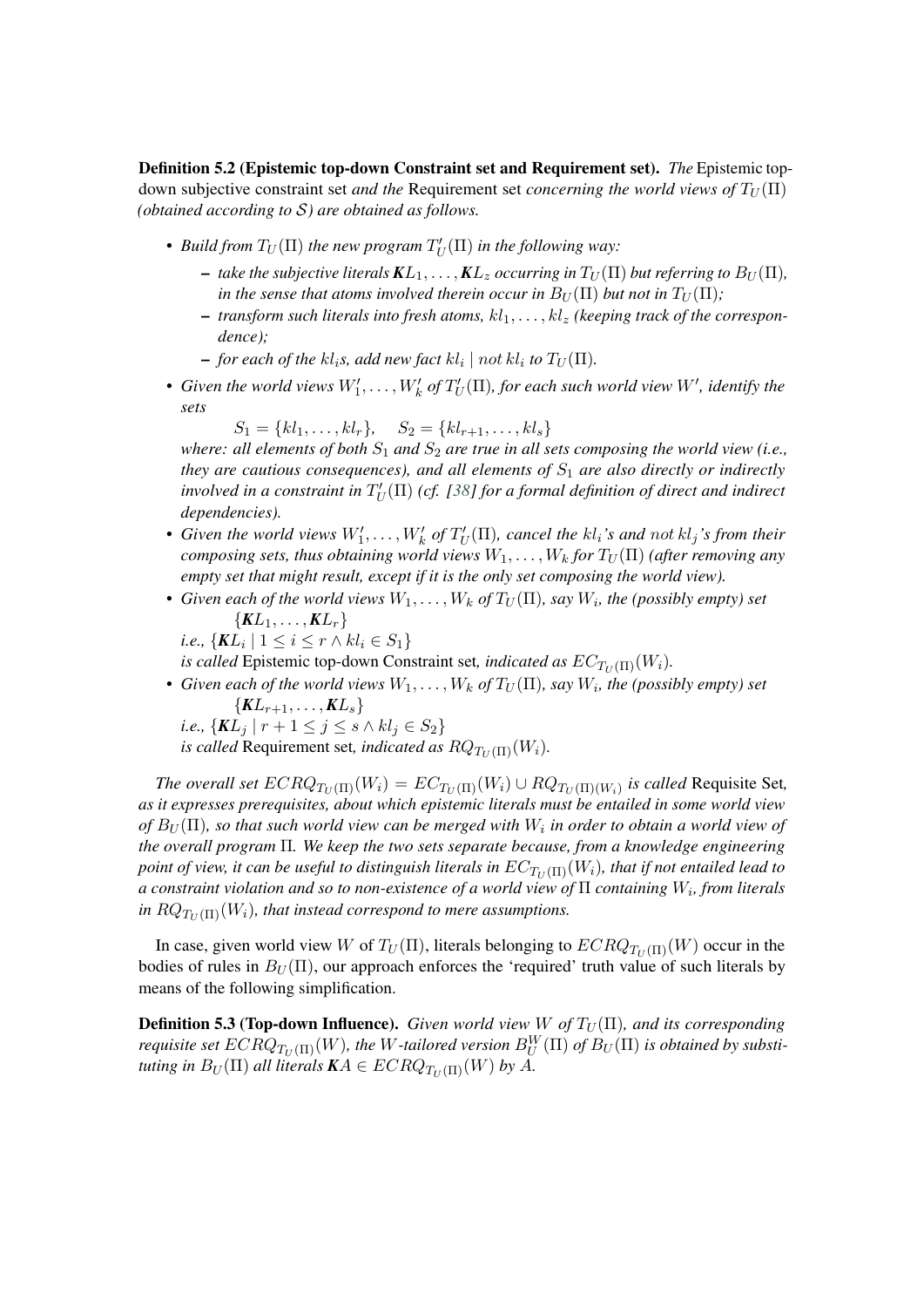World views of given program  $\Pi$  will be obtained, similarly to what done for the bottom-up approach, from world views of the top and the bottom, but with two important differences (i) Top-down Influence; (ii) a subset of a world view of the bottom (i.e., some of the answer sets occurring therein) can be cut out, so as to be combined with a 'compatible' world view of the top.

<span id="page-8-0"></span>Definition 5.4 (Candidate World Views (CWWs)). *A Candidate World View (CWW) for given program*  $\Pi$  *(w.r.t. a semantics S) is obtained as follows. Take a world view*  $W_T$  of  $T_U(\Pi)$ and a subset  $W_B$  of a world view of  $B_U^{W_T}(\Pi)$  such that  $\forall$   $\mathbf{K} L \in ECRQ_{T_U(\Pi)}(W_T), W_B \models KL$ . *Then, from*  $W_T$  *and*  $W_B$ *, we have:* 

$$
W = W_B \sqcup W_T = \{I_b \cup I_t | I_b \in W_B \land I_t \in W_T\}
$$

Notice that, CWWs are computed after applying Top-down Influence. There can be the case that no subset of any world view of the bottom complies with the conditions posed by world views of the top; in this situation, Π has no candidate world views. Notice that the process can be iterated, in the sense that both  $B_U(\Pi)$  and  $T_U(\Pi)$  can in turn be split into a top and a bottom.

Definition 5.5 (Top-down Epistemic Splitting Property (TDESP)). *A semantics satisfies Topdown Epistemic Splitting if any candidate world view of* Π *according to Definition [5.4](#page-8-0) is indeed a world view of* Π *under .*

Let us experiment this methodology on some of the examples proposed in recent literature. Consider program  $\Pi_1$ , reported in [\[39\]](#page-15-9).

$$
\begin{array}{ll}\np \mid q & (r1) \\
\bot \leftarrow not \mathbf{K}p & (C)\n\end{array}
$$

Here,  $B_U(\Pi_1)$  consists of rule (r1), and  $T_U(\Pi_1)$  of constraint (C). So,  $T'_U(\Pi_1)$  is (where kp is a fresh atom):

$$
kp \mid not\ kp
$$
  

$$
\bot \leftarrow not\ kp \quad (C)
$$

whose unique world view is  $\{\{kp\}\}\$ . After cancelling  $kp$ , we obtain world view  $W_T = \{\emptyset\}\$ for  $T_U(\Pi_1)$ , where  $EC_{T_U(\Pi_1)}(W_T) = \{ \mathbf{K}p \}$  and  $RQ_{T_U(\Pi_1)}(W_T) = \emptyset$ . Regardless of  $\mathcal{S}$ , as no subjective literals occur therein, the unique world view of  $B_U(\Pi_1)$  is  $\hat{W} = \{\{p\},\{q\}\}\.$  Since  $W_B = \{\{p\}\}\$ is only subset of  $\hat{W}$  fulfilling  $EC_{T_U(\Pi_1)}(W_T)$ , then it is the one selected by our method. It is also a world view for the overall program, as the unique world view of the top part is empty. This world view violates subjective constraint monotonicity, still it is the one delivered by the semantics of [\[11\]](#page-13-0) and, as noticed in [\[39\]](#page-15-9), by several other semantics among which [\[16,](#page-14-0) [17\]](#page-14-1).

Consider now the following program  $\Pi_2$ .

$$
p | q \t (r1)\n p \leftarrow \mathbf{K}q \t (r2)\n q \leftarrow \mathbf{K}p \t (r3)\n \perp \leftarrow not \mathbf{K}p \t (C)
$$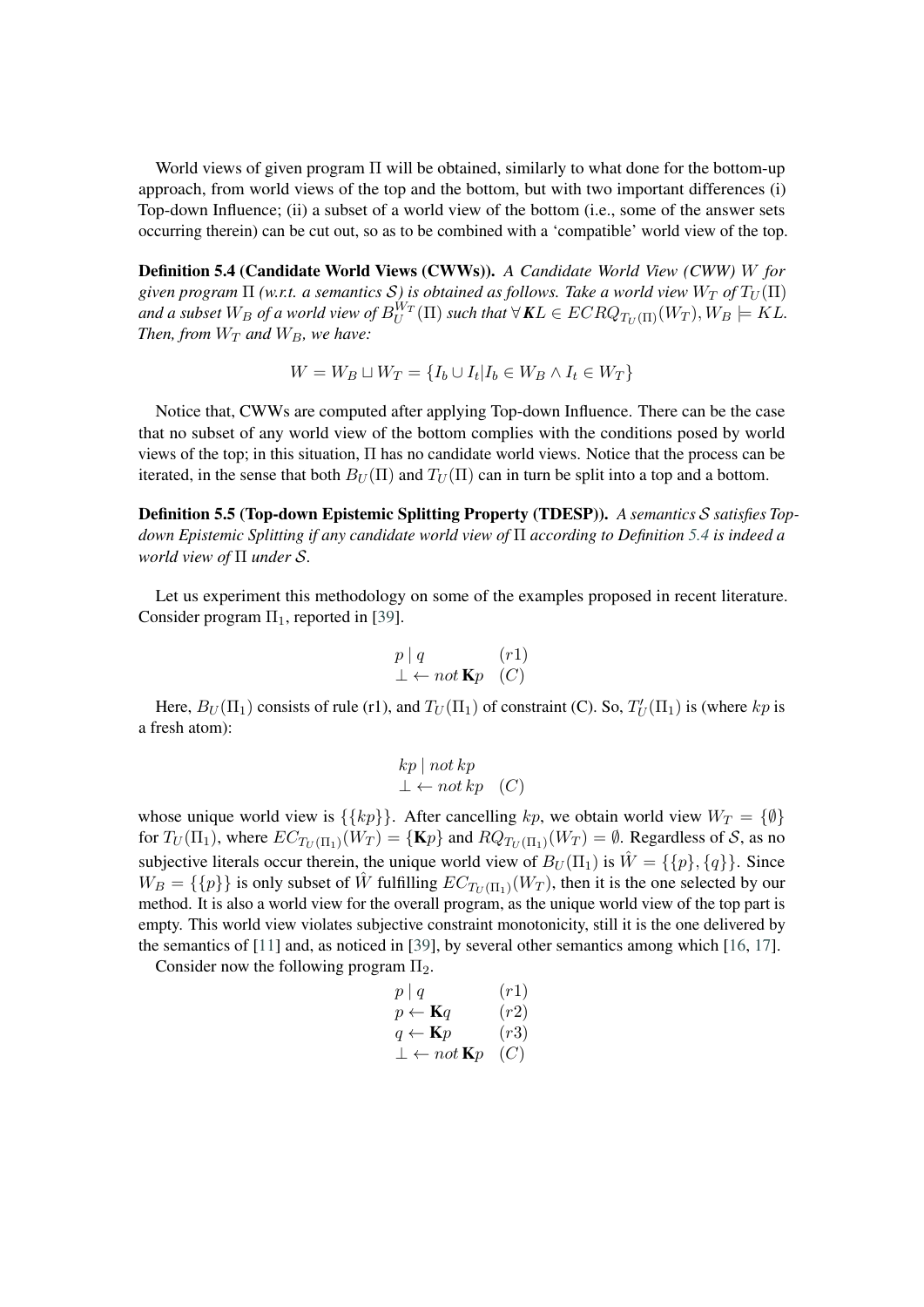Here,  $B_U(\Pi_2)$  consists of rules (r1-r3), and  $T_U(\Pi_2)$  of constraint (C). So,  $T'_U(\Pi_2)$  is (where  $kp$  is a fresh atom):  $\frac{1}{2}$   $\frac{1}{2}$   $\frac{1}{2}$   $\frac{1}{2}$   $\frac{1}{2}$   $\frac{1}{2}$ 

$$
\begin{array}{c}\nkp \mid not \, kp \\
\perp \leftarrow not \, kp \quad (C)\n\end{array}
$$

whose unique world view is  $\{\{kp\}\}\$ . After cancelling  $kp$ , we obtain world view  $W_T = \{\emptyset\}\$ for  $T_U(\Pi_2)$  where  $EC_{T_U(\Pi_2)}(W_T) = \{ \mathbf{K}p \}$  and set  $RQ$  is empty. Regardless of S, the potential world views of  $B_U(\Pi_2)$  are  $W_1 = \{\{p\}\}\$ ,  $W_2 = \{\{q\}\}\$ ,  $W_3 = \{\{p\}, \{q\}\}\$ ,  $W_4 = \{\{p,q\}\}\$ .  $W_4$ is the only one fulfilling  $EC_{T_U(\Pi_2)}(W_T); W_1$  has the problem that, having p and fulfilling  $\mathbf{K}p$ , (r3) might be applied thus getting  $q$ .  $W_4$  is in fact the world view returned by semantics such as [\[24,](#page-14-8) [11\]](#page-13-0). However, it is easy to see that  $W_4$  violates foundedness as defined in [\[25\]](#page-14-9). Notice that, in our approach  $q$  is not derived via the positive cycle (extended to subjective literals), but from the  $K_p$  "forced" by the upper layer via Top-down Influence, which substitutes  $K_p$  with  $p$  in rule (r3) of  $B_U(\Pi_2)$ . This actually guarantees foundedness. Given that the unique world view of the top is empty, then the unique world view of the overal program is indeed, according to our method,  $W = W_4 = \{\{p, q\}\}\.$  Notice that, there is still the problem of unfoundeness of world view  $\{\{p, q\}\}\$ for the program consisting of rules (r1-r3) only. The example suggests that adding an upper-level constraint involving negated subjective literal(s) might be an empirical method to solve this problem.

Let us go back to program  $\Pi_0$  that was the first one that we mentioned before:

$$
a \mid b \qquad (r1)
$$
  

$$
c \leftarrow \mathbf{K}a \quad (r2)
$$
  

$$
\leftarrow not \ c \quad (C)
$$

Here,  $B_U(\Pi_0)$  consists of rule (r1), and  $T_U(\Pi_0)$  of rule (r2) and constraint (C). So,  $T'_U(\Pi_0)$  is (where  $ka$  is a fresh atom):

$$
ka \mid not \ ka
$$
  

$$
c \leftarrow ka \qquad (r2')
$$
  

$$
\leftarrow not \ c \qquad (C)
$$

whose unique world view is  $\{\{ka, c\}\}\$ . After cancelling  $ka$ , we obtain world view  $W_T = \{\{c\}\}\$ for  $T_U(\Pi_0)$ . And,  $EC_{T_U(\Pi_0)}(W_T) = {\{\mathbf{K}a\}}$  with empty  $RQ$ . So, given the unique world view  $\{\{a\}, \{b\}\}\$  of  $B_U(\Pi_0)$ , its subset  $\{\{a\}\}\$  fulfils the condition in Definition [5.4](#page-8-0) so it will be selected to form the overall candidate world view  $W = \{\{a, c\}\}\.$  As said, W does not satisfy the epistemic splitting property, but in our opinion it captures the 'intended meaning' of the program, where the top layer "asks" the bottom layer to support, if possible,  $\mathbf{K}A$  (in order not to make the overall program inconsistent).

Let us now consider  $\Pi_3$  to be the seminal example introduced in [\[1\]](#page-13-1), that motivated the introduction of ELPs and, later, the introduction of the notion of epistemic splitting. The specific formulation (variations have appeared over time) is the one seen in [\[26\]](#page-14-10).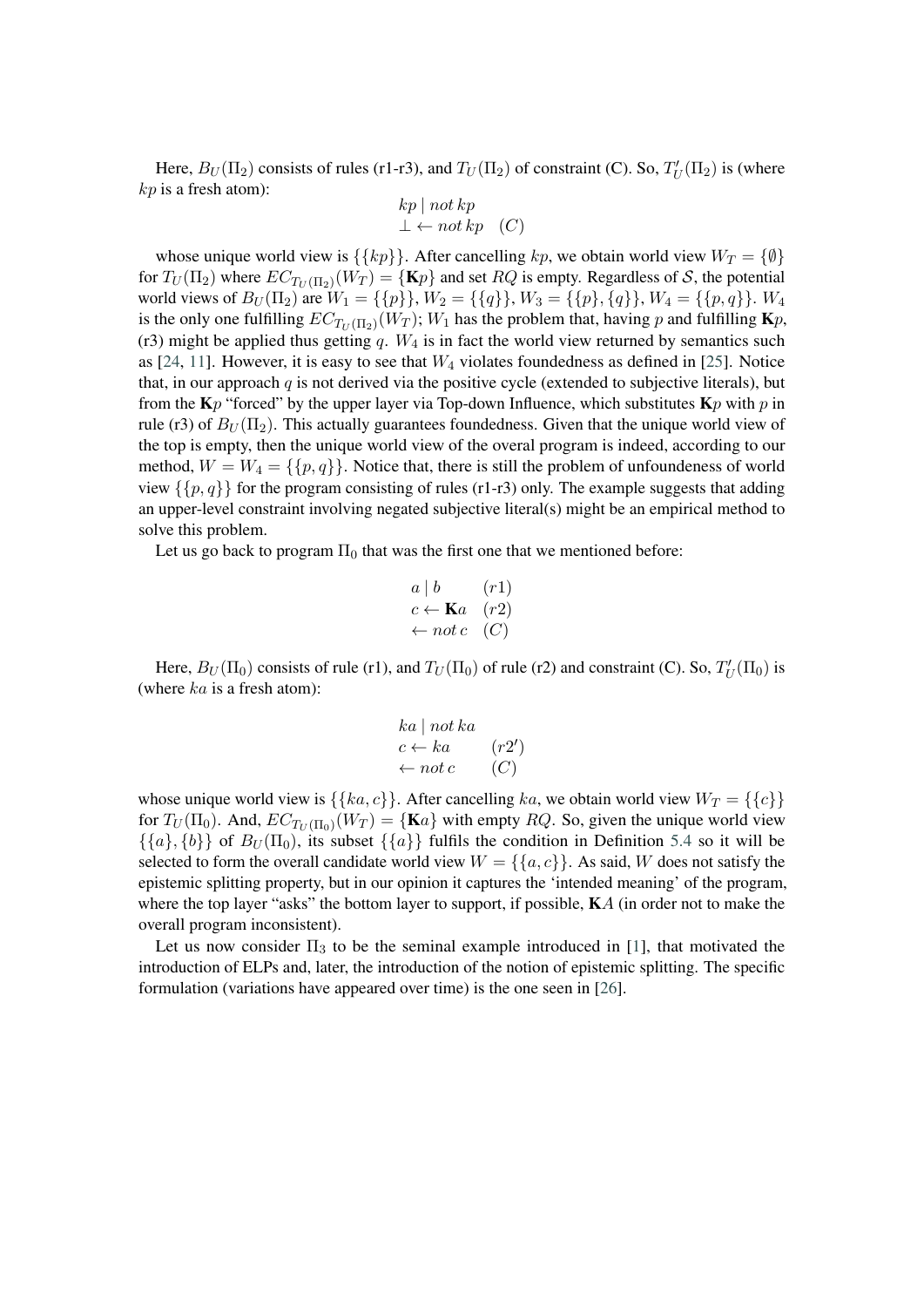| $eligible(X) \leftarrow high(X)$                                   | (r1) |
|--------------------------------------------------------------------|------|
| $\text{eligible}(X) \leftarrow \text{minority}(X), \text{fair}(X)$ | (r2) |
| $noeligible(X) \leftarrow not fair(X), not high(X)$                | (r3) |
| fair(mike)   high(mike)                                            | (f1) |

 $interview(X) \leftarrow not \mathbf{K} \text{ } eligible(X), not \mathbf{K} \text{ } no eligible(X) \quad (r4)$ 

$$
approximment(X) \leftarrow K\text{ interview}(X) \tag{r5}
$$

Since in this version of the program we have only mike as an individual, we may obtain the following ground abbreviated version:

| $e \leftarrow h$                                       | (r1) |
|--------------------------------------------------------|------|
| $e \leftarrow m, f$                                    | (r2) |
| $ne \leftarrow not f, not h$                           | (r3) |
| $f \mid h$                                             | (f1) |
| $in \leftarrow not \mathbf{K}e, not \mathbf{K}ne$ (r4) |      |
| $a \leftarrow$ Kin                                     | (r5) |

Here, we consider (r5) as the top  $T_U(\Pi_3)$ , and (r1-r4) plus (f1) as the bottom, which can be however in turn divided into the top  $T1_U(\Pi_3)$  including (r4), and the bottom  $B_U(\Pi_3)$ , composed of (r1-r3) plus (f1). So,  $T'_U(\Pi_3)$  is (where  $kin$  is a fresh atom):

$$
\begin{array}{c}\n\text{kin} \mid \text{not kin} \\
a \leftarrow \text{kin} \qquad (r5')\n\end{array}
$$

with world view  $\{\{a, kin\}, \emptyset\}$ . After cancelling  $kin$  and the empty set, we obtain for  $T_U(\Pi_3)$ world view  $W_{11} = \{\{a\}\}\$  with  $RQ_{T_U(\Pi_3)}(W_{11}) = \{\text{Kin}\}\$ . Set  $EC$  is empty.

Then,  $T1_U'(T_3)$  is (where ke and kne are fresh atoms),

$$
ke \mid not \, ke
$$
\n
$$
kne \mid not \, kne
$$
\n
$$
in \leftarrow not \, ke, not \, kne \quad (r4')
$$

So,  $T1_U(\Pi_3)$  has the unique world view (after cancelling fresh atoms and empty sets)  $W_2 =$  $\{\{in\}\}\$ . Here, both sets  $EC$  and  $RQ$  are empty. Finally,  $B_U(\Pi_3)$  is

$$
e \leftarrow h \qquad (r1)
$$
  
\n
$$
e \leftarrow m, f \qquad (r2)
$$
  
\n
$$
ne \leftarrow not \ f, not \ h \quad (r3)
$$
  
\n
$$
f \mid h \qquad (f1)
$$

with world view  $W_3 = \{\{h, e\}, \{\underline{f}\}\}\$ . Since no constraints or requirements are given, we can obtain a Candidate World View  $W^{\Pi_3} = \{ \{h, e, in, a\}, \{f, in, a\} \}$  for the part of the program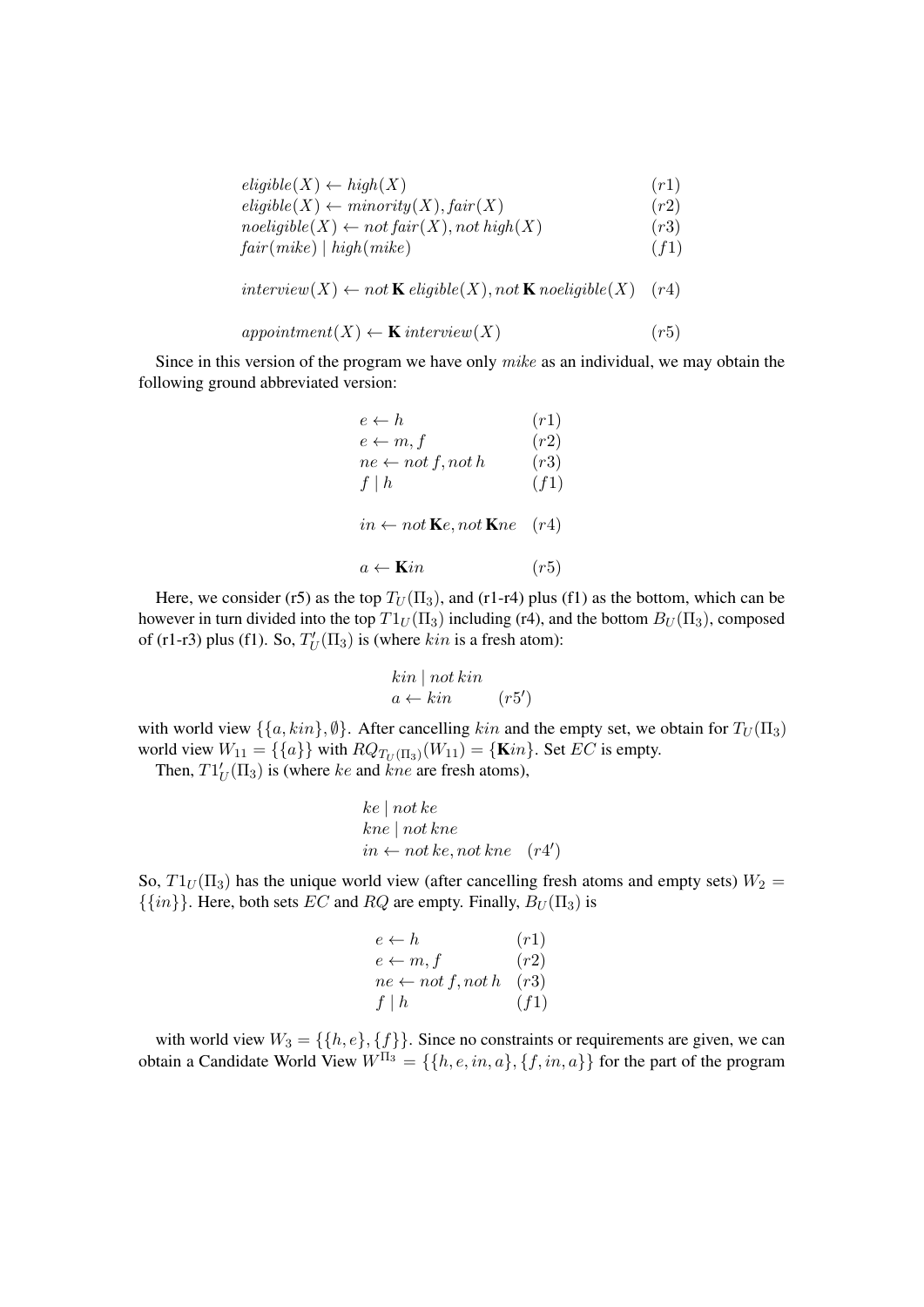including (r1-r4) plus (f1) by performing the union  $\{h, e\} \cup W_2 = \{h, e, in\}$  and  $\{f\} \cup W_2 =$  $\{f, in\}$ , since both sets are compliant with  $RQ_{T_U(\Pi_3)}(W_{11}) = \{\textbf{K}in\}$ . It is easily seen that  $W^{\Pi_3}$ is the unique the world view of the overall program.

Notice that the above program is *Epistemically Stratified* in the sense of [\[25,](#page-14-9) [26\]](#page-14-10), according to which a program is epistemically stratified if there exists a mapping of atoms to levels, where: all the objective atoms occurring in a rule are at the same level; instead, atoms occurring in subjective literals in the body of rules are at a strictly lower level. They prove that, for any semantics obeying epistemic splitting, an epistemically stratified program has a unique world view. Actually, according to the result stated in [\[36\]](#page-15-6), epistemically stratified programs have a unique world view under any semantics, as it is shown there that multiple world views can arise only in consequence of negative cycles involving epistemic literals: these cycles are obviously impossible for epistemically stratified programs. In [\[25,](#page-14-9) [26\]](#page-14-10) it is shown how to compute the unique world view bottom-up. We have just seen how to compute it top-down. So, on this class of programs the two methods coincide.

## <span id="page-11-0"></span>**6. Discussion**

It is at this point interesting to try to assess formally which semantics (if any) satisfy top-down epistemic splitting.

Observation. We can see that the "generate and test" style of programming which is commonly used in traditional ASP, where the bottom part of the program generates a search space and constraints in the top prune it, does not immediately generalize to epistemic logic programming. Subjective constraints in fact (or, more generally, constraints involving directly or indirectly some subjective literal) do indeed reduce the number of world views of the overall program, w.r.t. the number of world views of the bottom part. But, they concur to determine the contents of the remaining world views. So, we might in perspective define a notion of *Epistemic Subjective Constraint Monotonicity*, different however from the one of [\[18\]](#page-14-2).

For testing compliance with the Top-down Epistemic Splitting Property TDESP, we examine the case of the semantics introduced in [\[24\]](#page-14-8), that, following [\[27\]](#page-14-11), we call K15 for short.

Definition 6.1 (K15-world views, as reported in [\[27\]](#page-14-11)). *Given a logic program* Π*, its K15-reduct with respect to a non-empty set of interpretations is obtained by:*

- 1. *replacing by* ⊥ *every subjective literal*  $L \in Body_{sub}(r)$  *such that*  $W \not\models L$ *, and*
- 2. *replacing all other occurrences of subjective literals of the form KA by A.*

*A non-empty set of interpretations is a K15-world view of* Π *iff is the set of all stable models of the K15-reduct of*  $\Pi$  *with respect to*  $W$ *.* 

In [\[27\]](#page-14-11) it is in fact noticed that K15 slightly generalizes the semantics proposed in [\[12\]](#page-13-3) (called G11 for short) and can be seen as a basis for the semantics of [\[11\]](#page-13-0) (called S16 for short). In particular, S16 treats K15 world views as candidate solutions, to be pruned in a second step, to allow some unwanted world view to be removed; this because S16 considers the operator **not**  $A$ which means  $not KA$ , so they need to maximize what is not known. Thus, should K15 satisfy top-down Epistemic Splitting, also G11 and S16 would do as well.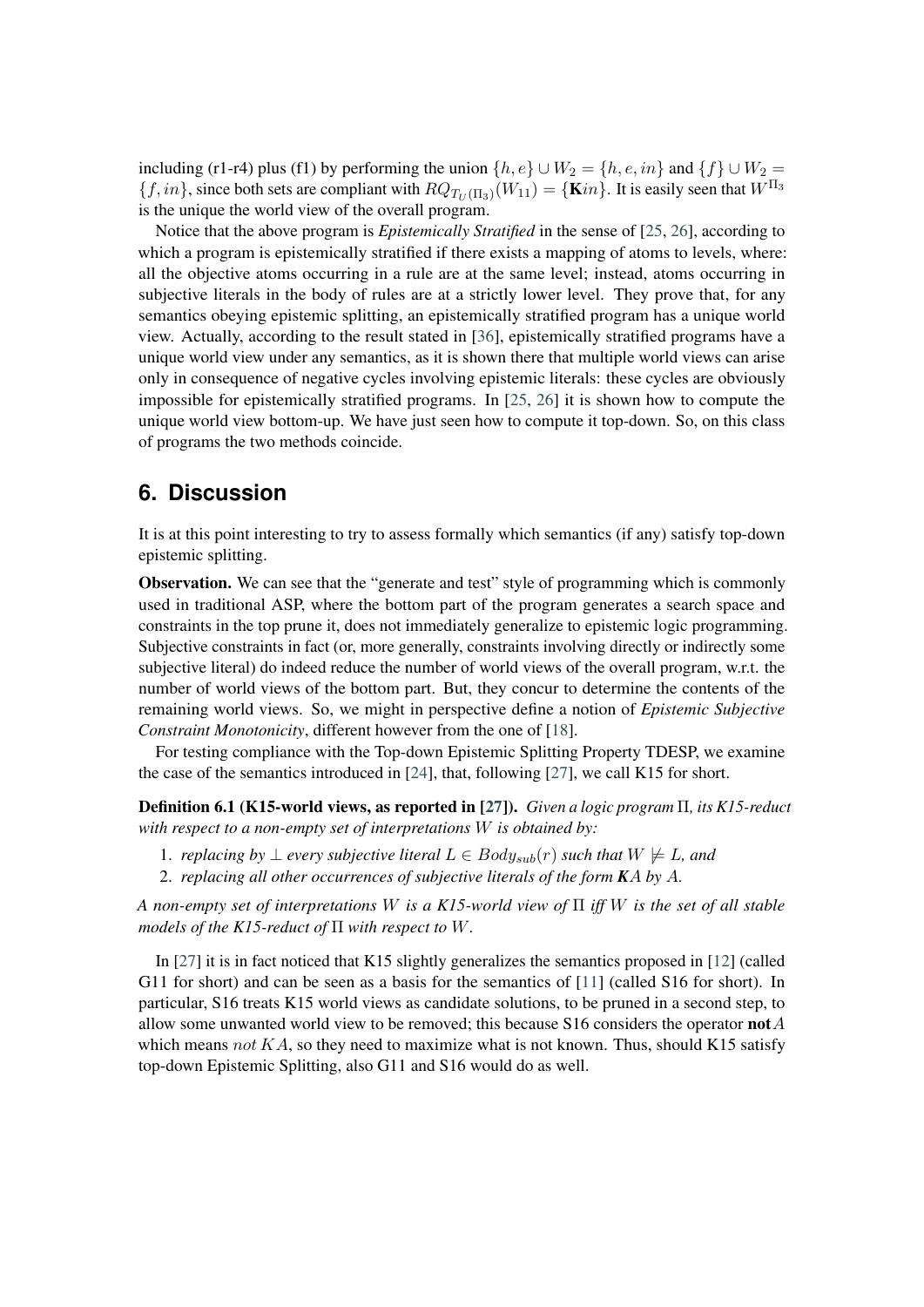Theorem 6.1 (K15 TDESP). *The K15 semantics satisfies the Top-down Epistemic Splitting Property. I.e., given an ELP* Π*, and set of sets , where each set is composed of atoms occurring in* Π*, is a K15 world view for* Π *if and only if it is a Candidate world view for* Π *according to Definition [5.4.](#page-8-0)*

#### Proof

Assume that there are two layers, top  $T_U(\Pi)$  and bottom  $B_U(\Pi)$ . The reasoning below can be iterated over a subdivision into an arbitrary number of levels. Notice that, given a K15 world view  $W$ , since each atom A that occurs in the sets composing  $W$  is derived in the part of the program including rules with head A, then W can be divided into two parts,  $W_T$  which is a world view of the top  $T_U(\Pi)$  and  $W_B$  which is a world view of the bottom  $B_U(\Pi)$ , each one composed of stable models of the K15-reduct of that part of the program.

*If part.* Given a K15 world view W, let  $\mathcal{S}l^{T}$  be the subjective literals occurring in  $T_U(\Pi)$  for which  $W_B \models KA$ , i.e., which are entailed by the bottom. So, the subset of  $Sl^T$  that consists of literals involved in constraints in  $T_U(\Pi)$  will form set  $EC_{T_U(\Pi)}(W_T)$ , and the remaining ones will form set  $RQ_{T_{\text{tr}}(\Pi)}(W_T)$ . Therefore, we can conclude that W, which is a K15 world view, is indeed a Candidate World Wiew according to Definition [5.4.](#page-8-0)

*Only if part.* Consider a Candidate World Wiew *W* w.r.t. the K15 semantics, obtained by combining a subset  $W_B$  of a K15 world view of  $B_U(\Pi)$  with a K15 world view  $W_T$  of  $T_U(\Pi)$ (see below for Top-down Influence). According to Definition [5.4,](#page-8-0) the combination is possible only if for each epistemic literal  $\mathbf{K} A \in ECRQ_{T_U(\Pi)}(W_T)$ ,  $W_B \models \mathbf{K} A$ . If  $\mathbf{K} A \in EC_{T_U(\Pi)}(W_T)$ , if this is not the case then there would be a constraint violation in  $T_U(\Pi)$ , so there would be no world views for  $T_U(\Pi)$ , and for the overall program  $\Pi$ . Considering  $\mathbf{K} A \in RQ_{T_U(\Pi)}(W_T)$ , if it were not that  $W_B = K A$ , then by definition of K15 KA would have been substituted by  $\perp$ instead of by  $A$ , so  $W_T$  would have been a different set. The Top-down Influence step can be disregarded, since it performs in advance on elements of  $ECRQ_{T_U(\Pi)}(W_T)$ , that are required to be entailed by  $W_B$  anyway, the same transformation performed by K15, step 2. Then, a Candidate World view  $W$  obtained according to Definition [5.4](#page-8-0) is indeed a K15 world view.

#### <span id="page-12-0"></span>**7. Conclusions**

In this paper, we have discussed properties of semantics of ELPs. We explored a similar though complementary approach w.r.t. the work of Cabalar et al., starting from the concept, that they propose, of epistemic splitting of an ELP. In particular, we defined the Top-down Epistemic Splitting Property. We proved that the K15 semantics satisfies this property, and in consequence so do G11 and S16. An investigation of which other semantics might satisfy this property is a subject of future work. A question that may arise concerns efficiency of computing world views in a top-down fashion. We believe that, if the subjective literals connecting adjacent layers are in small number (as it seems reasonable), then efficiency might not be a concern.

In [\[25\]](#page-14-9) Section 6, it is argued that, with epistemic splitting and answer sets computation in the bottom-up fashion, a problem of conformant planning can be expressed in a way which is 'more natural' than under other semantics. It remains to be seen in which kinds of applications the different approaches (top-down and bottom-up) might be profitably exploited.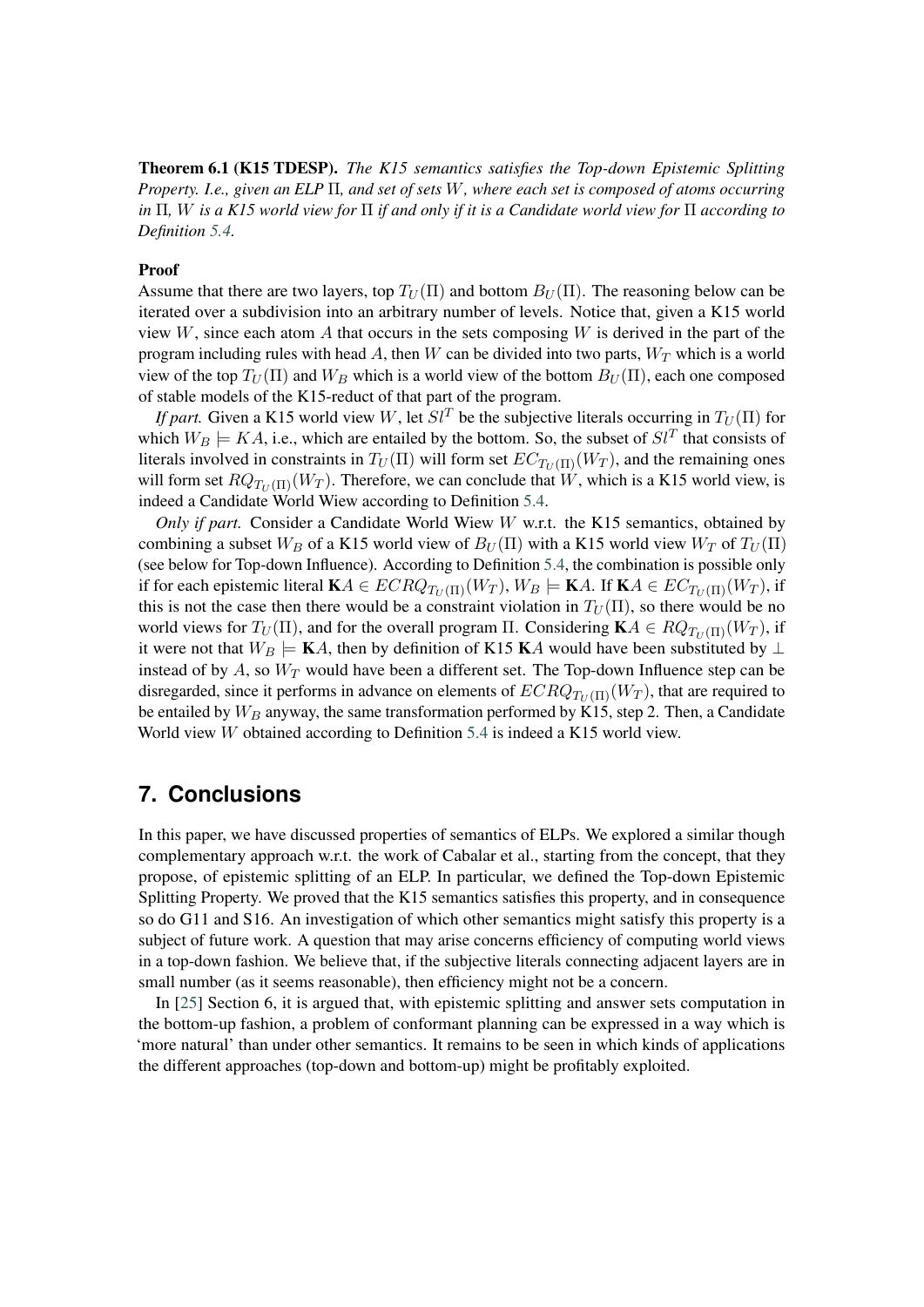#### **References**

- <span id="page-13-1"></span>[1] M. Gelfond, H. Przymusinska, Definitions in epistemic specifications, in: A. Nerode, V. W. Marek, V. S. Subrahmanian (Eds.), Logic Programming and Non-monotonic Reasoning, Proceedings of the First Intl. Workshop, The MIT Press, 1991, pp. 245–259.
- <span id="page-13-2"></span>[2] M. Gelfond, Logic programming and reasoning with incomplete information, Ann. Math. Artif. Intell. 12 (1994) 89-116. doi:[10.1007/BF01530762](http://dx.doi.org/10.1007/BF01530762).
- [3] V. W. Marek, M. Truszczyński, Stable logic programming an alternative logic programming paradigm, Springer, 1999, pp. 375–398.
- <span id="page-13-8"></span>[4] M. Gelfond, V. Lifschitz, The stable model semantics for logic programming, in: R. Kowalski, K. Bowen (Eds.), Proceedings of the 5th Intl. Conf. and Symposium on Logic Programming, MIT Press, 1988, pp. 1070–1080.
- [5] M. Gelfond, V. Lifschitz, Classical negation in logic programs and disjunctive databases, New Generation Computing 9 (1991) 365–385.
- <span id="page-13-7"></span>[6] G. Brewka, T. Eiter, M. T. (eds.), Answer set programming: Special issue, AI Magazine 37 (2016).
- [7] C. Baral, Knowledge representation, reasoning and declarative problem solving, Cambridge University Press, 2003.
- [8] M. Truszczyński, Logic programming for knowledge representation, in: V. Dahl, I. Niemelä (Eds.), Logic Programming, 23rd Intl. Conf., ICLP 2007, 2007, pp. 76–88.
- [9] M. Gelfond, Answer sets, in: Handbook of Knowledge Representation. Chapter 7, Elsevier, 2007.
- [10] M. Gebser, N. Leone, M. Maratea, S. Perri, F. Ricca, T. Schaub, Evaluation techniques and systems for answer set programming: a survey, in: Proceedings of the Twenty-Seventh International Joint Conference on Artificial Intelligence, IJCAI-18, International Joint Conferences on Artificial Intelligence Organization, 2018, pp. 5450–5456. URL: [https://doi.org/10.24963/ijcai.2018/769.](https://doi.org/10.24963/ijcai.2018/769) doi:[10.24963/ijcai.2018/769](http://dx.doi.org/10.24963/ijcai.2018/769).
- <span id="page-13-0"></span>[11] Y. Shen, T. Eiter, Evaluating epistemic negation in answer set programming, Artificial Intelligence 237 (2016) 115–135.
- <span id="page-13-3"></span>[12] M. Gelfond, New semantics for epistemic specifications, in: J. P. Delgrande, W. Faber (Eds.), Logic Programming and Nonmonotonic Reasoning - 11th Intl. Conf., LPNMR 2011, Proceedings, volume 6645 of *Lecture Notes in Computer Science*, Springer, 2011, pp. 260–265.
- <span id="page-13-4"></span>[13] M. Truszczynski, Revisiting epistemic specifications, in: M. Balduccini, T. C. Son (Eds.), Logic Programming, Knowledge Representation, and Nonmonotonic Reasoning, volume 6565 of *Lecture Notes in Computer Science*, Springer, 2011, pp. 315–333.
- <span id="page-13-5"></span>[14] L. Fariñas del Cerro, A. Herzig, E. I. Su, Epistemic equilibrium logic, in: Q. Yang, M. Wooldridge (Eds.), Proceedings of the Twenty-Fourth Intl. Joint Conf. on Artificial Intelligence, IJCAI 2015, AAAI Press, 2015, pp. 2964–270.
- <span id="page-13-6"></span>[15] E. I. Su, A monotonic view on reflexive autoepistemic reasoning, in: M. Balduccini, T. Janhunen (Eds.), Logic Programming and Nonmonotonic Reasoning - 14th Intl. Conf., LPNMR 2017, Proceedings, volume 10377 of *Lecture Notes in Computer Science*, Springer, 2017, pp. 85–100.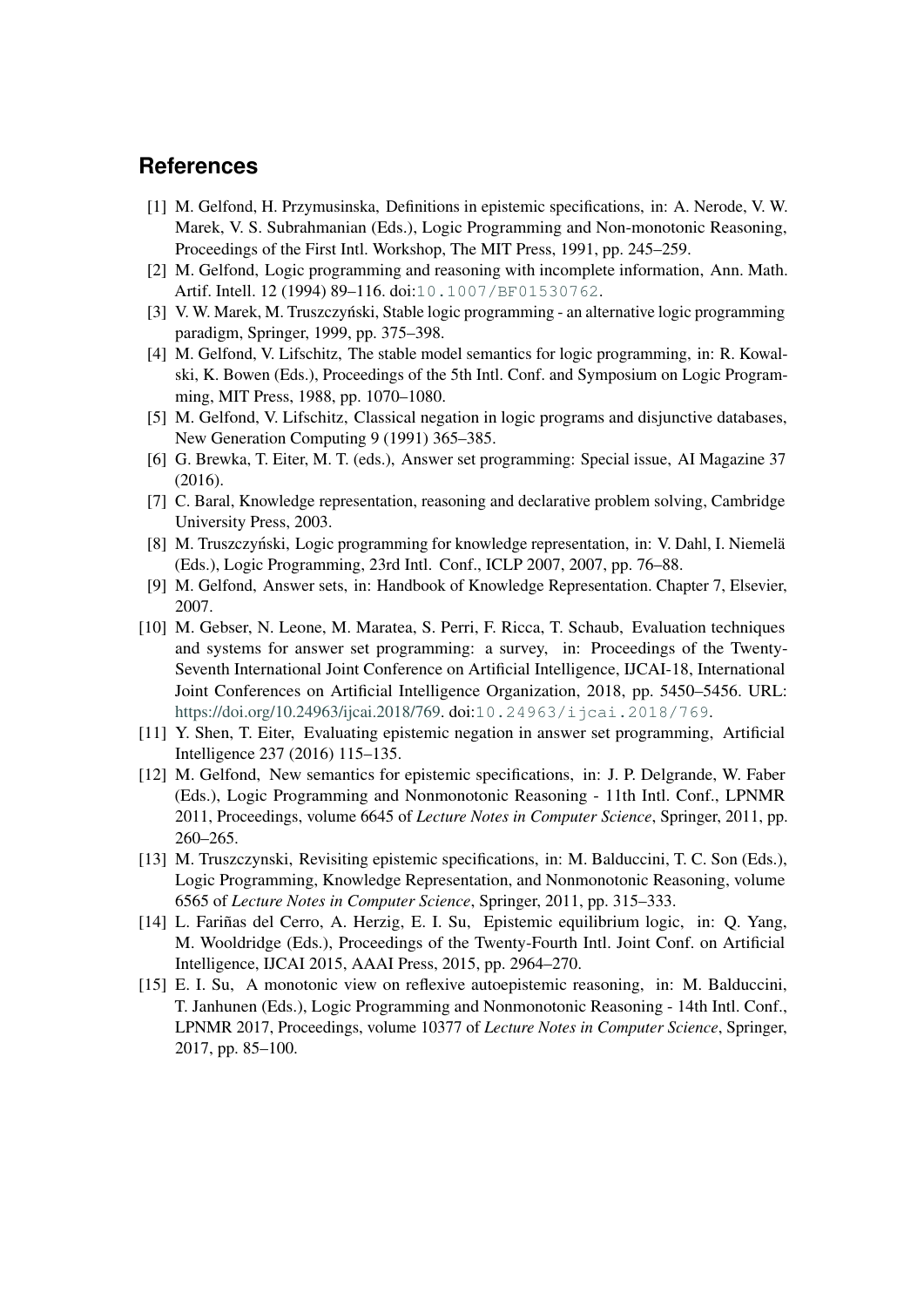- <span id="page-14-0"></span>[16] P. T. Kahl, A. P. Leclerc, Epistemic logic programs with world view constraints, in: A. D. Palù, P. Tarau, N. Saeedloei, P. Fodor (Eds.), Technical Communications of the 34th Intl. Conf. on Logic Programming, ICLP 2018, volume 64 of *OASIcs*, Schloss Dagstuhl, 2018, pp. 1:1–1:17.
- <span id="page-14-1"></span>[17] E. I. Su, Epistemic answer set programming, in: F. Calimeri, N. Leone, M. Manna (Eds.), Logics in Artificial Intelligence - 16th European Conf., JELIA 2019, Proceedings, volume 11468 of *Lecture Notes in Computer Science*, Springer, 2019, pp. 608–626.
- <span id="page-14-2"></span>[18] P. Cabalar, J. Fandinno, L. Fariñas del Cerro, Founded world views with autoepistemic equilibrium logic, in: M. Balduccini, Y. Lierler, S. Woltran (Eds.), Logic Programming and Nonmonotonic Reasoning - 15th Intl. Conf., LPNMR 2019, Proceedings, volume 11481 of *Lecture Notes in Computer Science*, 2019, pp. 134–147.
- <span id="page-14-3"></span>[19] P. Cabalar, J. Fandinno, L. Fariñas del Cerro, Splitting epistemic logic programs, in: M. Balduccini, Y. Lierler, S. Woltran (Eds.), Logic Programming and Nonmonotonic Reasoning - 15th Intl. Conf., LPNMR 2019, Proceedings, volume 11481 of *Lecture Notes in Computer Science*, 2019, pp. 120–133.
- <span id="page-14-4"></span>[20] T. C. Son, T. Le, P. T. Kahl, A. P. Leclerc, On computing world views of epistemic logic programs, in: C. Sierra (Ed.), Proc. of the Twenty-Sixth Intl. Joint Conf. on Artificial Intelligence, IJCAI 2017, ijcai.org, 2017, pp. 1269–1275.
- <span id="page-14-5"></span>[21] A. P. Leclerc, P. T. Kahl, A survey of advances in epistemic logic program solvers, CoRR abs/1809.07141 (2018). URL: [http://arxiv.org/abs/1809.07141.](http://arxiv.org/abs/1809.07141) [arXiv:1809.07141](http://arxiv.org/abs/1809.07141).
- <span id="page-14-6"></span>[22] P. T. Kahl, A. P. Leclerc, T. C. Son, A parallel memory-efficient epistemic logic program solver: harder, better, faster, Ann. Math. Artif. Intell. 86 (2019) 61–85. doi:[10.1007/](http://dx.doi.org/10.1007/s10472-019-09621-1) [s10472-019-09621-1](http://dx.doi.org/10.1007/s10472-019-09621-1).
- <span id="page-14-7"></span>[23] P. Cabalar, J. Fandinno, J. Garea, J. Romero, T. Schaub, eclingo : A solver for epistemic logic programs, Theory Pract. Log. Program. 20 (2020) 834–847.
- <span id="page-14-8"></span>[24] P. Kahl, R. Watson, E. Balai, M. Gelfond, Y. Zhang, The language of epistemic specifications (refined) including a prototype solver, J. Log. Comput. 30 (2015) 953–989. doi:[10.1093/](http://dx.doi.org/10.1093/logcom/exv065) [logcom/exv065](http://dx.doi.org/10.1093/logcom/exv065).
- <span id="page-14-9"></span>[25] P. Cabalar, J. Fandinno, L. Fariñas del Cerro, Splitting epistemic logic programs, in: M. Balduccini, Y. Lierler, S. Woltran (Eds.), Logic Programming and Nonmonotonic Reasoning - 15th International Conference, LPNMR 2019, Philadelphia, PA, USA, June 3-7, 2019, Proceedings, volume 11481 of *Lecture Notes in Computer Science*, Springer, 2019, pp. 120–133.
- <span id="page-14-10"></span>[26] P. Cabalar, J. Fandinno, L. Fariñas del Cerro, On the splitting property for epistemic logic programs (extended abstract), in: C. Bessiere (Ed.), Proceedings of the Twenty-Ninth International Joint Conference on Artificial Intelligence, IJCAI 2020, ijcai.org, 2020, pp. 4721–4725.
- <span id="page-14-11"></span>[27] P. Cabalar, J. Fandinno, L. Fariñas del Cerro, Autoepistemic answer set programming, Artif. Intell. 289 (2020) 103382.
- <span id="page-14-12"></span>[28] V. Lifschitz, H. Turner, Splitting a logic program, in: Proc. of ICLP'94, Intl. Conf. on Logic Programming, 1994, pp. 23–37.
- <span id="page-14-13"></span>[29] K. Marple, G. Gupta, Dynamic consistency checking in goal-directed answer set programming, TPLP 14 (2014) 415–427.